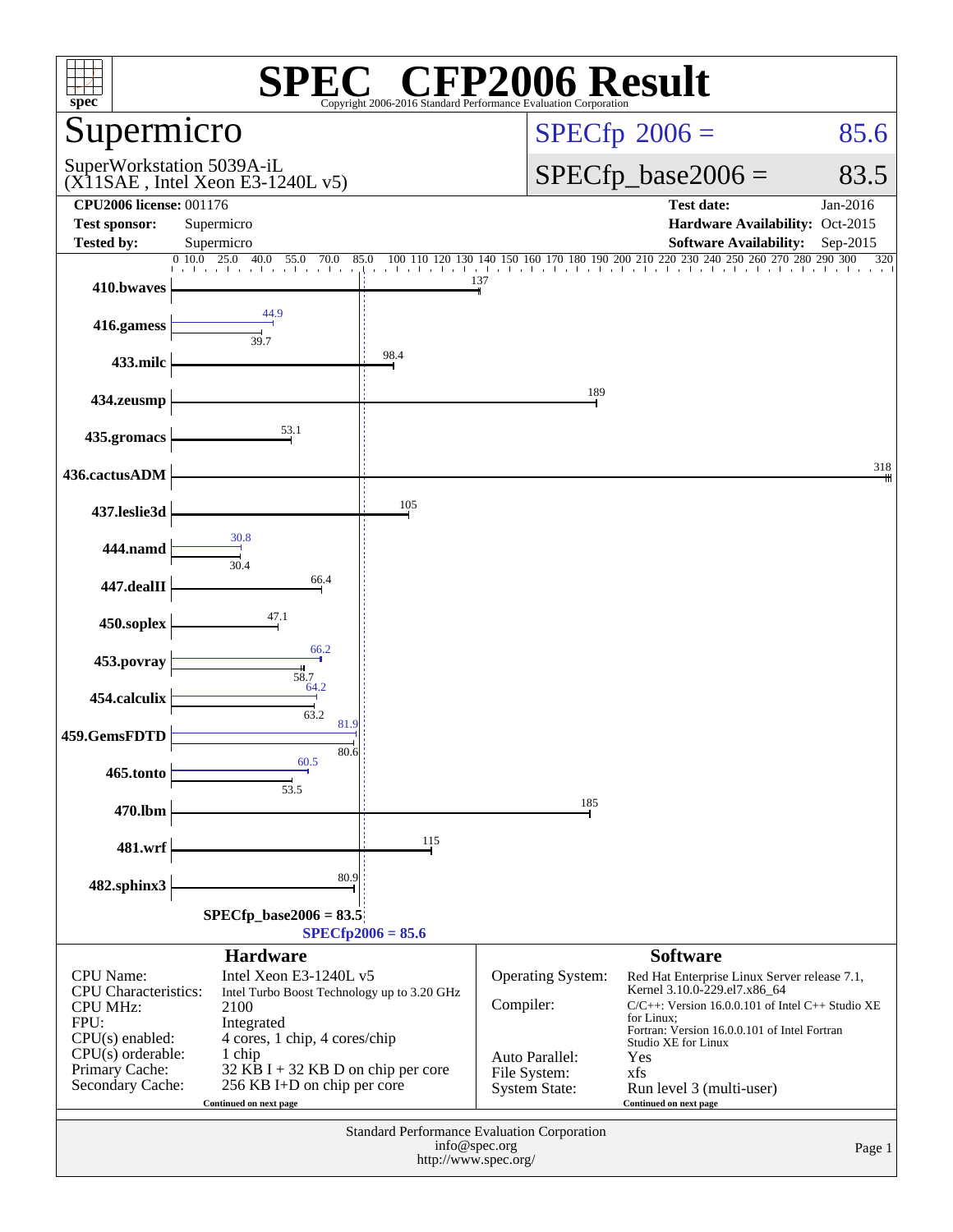

## Supermicro

#### $SPECTp2006 = 85.6$

#### (X11SAE , Intel Xeon E3-1240L v5) SuperWorkstation 5039A-iL

 $SPECTp\_base2006 = 83.5$ 

| <b>CPU2006 license: 001176</b> |                                    |                       | <b>Test date:</b><br>$Jan-2016$             |
|--------------------------------|------------------------------------|-----------------------|---------------------------------------------|
| <b>Test sponsor:</b>           | Supermicro                         |                       | Hardware Availability: Oct-2015             |
| <b>Tested by:</b>              | Supermicro                         |                       | <b>Software Availability:</b><br>$Sep-2015$ |
| L3 Cache:                      | 8 MB I+D on chip per chip          | <b>Base Pointers:</b> | $64$ -bit                                   |
| Other Cache:                   | None                               | Peak Pointers:        | $32/64$ -bit                                |
| Memory:                        | 64 GB (4 x 16 GB 2Rx8 PC4-2133P-E) | Other Software:       | None                                        |
| Disk Subsystem:                | 1 x 1000 GB SATA III, 7200 RPM     |                       |                                             |
| Other Hardware:                | None                               |                       |                                             |

| <b>Results Table</b> |                                                                                                          |              |                |       |                |       |                |              |                |              |                |              |
|----------------------|----------------------------------------------------------------------------------------------------------|--------------|----------------|-------|----------------|-------|----------------|--------------|----------------|--------------|----------------|--------------|
|                      | <b>Base</b>                                                                                              |              |                |       |                |       | <b>Peak</b>    |              |                |              |                |              |
| <b>Benchmark</b>     | <b>Seconds</b>                                                                                           | <b>Ratio</b> | <b>Seconds</b> | Ratio | <b>Seconds</b> | Ratio | <b>Seconds</b> | <b>Ratio</b> | <b>Seconds</b> | <b>Ratio</b> | <b>Seconds</b> | <b>Ratio</b> |
| 410.bwayes           | 99.9                                                                                                     | 136          | 99.2           | 137   | 99.3           | 137   | 99.9           | 136          | 99.2           | 137          | 99.3           | <u>137</u>   |
| 416.gamess           | 492                                                                                                      | 39.8         | 493            | 39.7  | 493            | 39.7  | 436            | 44.9         | 436            | 44.9         | 436            | 45.0         |
| 433.milc             | 93.4                                                                                                     | 98.3         | 93.2           | 98.5  | 93.2           | 98.4  | 93.4           | 98.3         | 93.2           | 98.5         | 93.2           | 98.4         |
| 434.zeusmp           | 48.3                                                                                                     | 189          | 48.3           | 188   | 48.3           | 189   | 48.3           | 189          | 48.3           | 188          | 48.3           | <u>189</u>   |
| 435.gromacs          | 134                                                                                                      | 53.1         | 135            | 53.0  | 134            | 53.2  | 134            | 53.1         | 135            | 53.0         | 134            | 53.2         |
| 436.cactusADM        | 37.5                                                                                                     | 319          | 37.7           | 317   | 37.6           | 318   | 37.5           | 319          | 37.7           | 317          | 37.6           | 318          |
| 437.leslie3d         | 89.4                                                                                                     | 105          | 89.5           | 105   | 89.5           | 105   | 89.4           | 105          | 89.5           | 105          | 89.5           | 105          |
| 444.namd             | 264                                                                                                      | 30.4         | 264            | 30.4  | 264            | 30.3  | 260            | 30.9         | 260            | 30.8         | 261            | 30.7         |
| 447.dealII           | 172                                                                                                      | 66.4         | 172            | 66.4  | 172            | 66.5  | 172            | 66.4         | 172            | 66.4         | 172            | 66.5         |
| 450.soplex           | 177                                                                                                      | 47.1         | 177            | 47.0  | 177            | 47.1  | 177            | 47.1         | 177            | 47.0         | 177            | 47.1         |
| 453.povray           | 90.5                                                                                                     | 58.8         | 90.7           | 58.7  | 92.4           | 57.5  | 80.4           | 66.2         | 81.0           | 65.7         | 79.8           | 66.6         |
| 454.calculix         | <b>130</b>                                                                                               | 63.2         | 130            | 63.3  | 131            | 63.1  | 129            | 64.2         | 128            | 64.2         | 129            | 64.2         |
| 459.GemsFDTD         | 132                                                                                                      | 80.7         | 132            | 80.6  | 132            | 80.6  | 130            | 81.9         | <b>130</b>     | 81.9         | 130            | 81.9         |
| 465.tonto            | 184                                                                                                      | 53.5         | 185            | 53.3  | 184            | 53.5  | 163            | 60.4         | 163            | 60.5         | 163            | 60.5         |
| 470.1bm              | 74.0                                                                                                     | 186          | 74.1           | 185   | 74.1           | 185   | 74.0           | 186          | 74.1           | 185          | 74.1           | 185          |
| 481.wrf              | 96.8                                                                                                     | 115          | 97.0           | 115   | 97.1           | 115   | 96.8           | 115          | 97.0           | 115          | 97.1           | 115          |
| 482.sphinx3          | 241                                                                                                      | 80.9         | 241            | 80.9  | 241            | 80.8  | 241            | 80.9         | 241            | 80.9         | 241            | 80.8         |
|                      | Results appear in the order in which they were run. Bold underlined text indicates a median measurement. |              |                |       |                |       |                |              |                |              |                |              |

#### **[Operating System Notes](http://www.spec.org/auto/cpu2006/Docs/result-fields.html#OperatingSystemNotes)**

Stack size set to unlimited using "ulimit -s unlimited"

#### **[Platform Notes](http://www.spec.org/auto/cpu2006/Docs/result-fields.html#PlatformNotes)**

 BIOS Settings: Hyper-threading = Disabled Sysinfo program /home/cpu2006/config/sysinfo.rev6914 \$Rev: 6914 \$ \$Date:: 2014-06-25 #\$ e3fbb8667b5a285932ceab81e28219e1 running on localhost.localdomain Wed Jan 6 03:20:06 2016

 This section contains SUT (System Under Test) info as seen by some common utilities. To remove or add to this section, see: <http://www.spec.org/cpu2006/Docs/config.html#sysinfo>

Continued on next page

Standard Performance Evaluation Corporation [info@spec.org](mailto:info@spec.org) <http://www.spec.org/>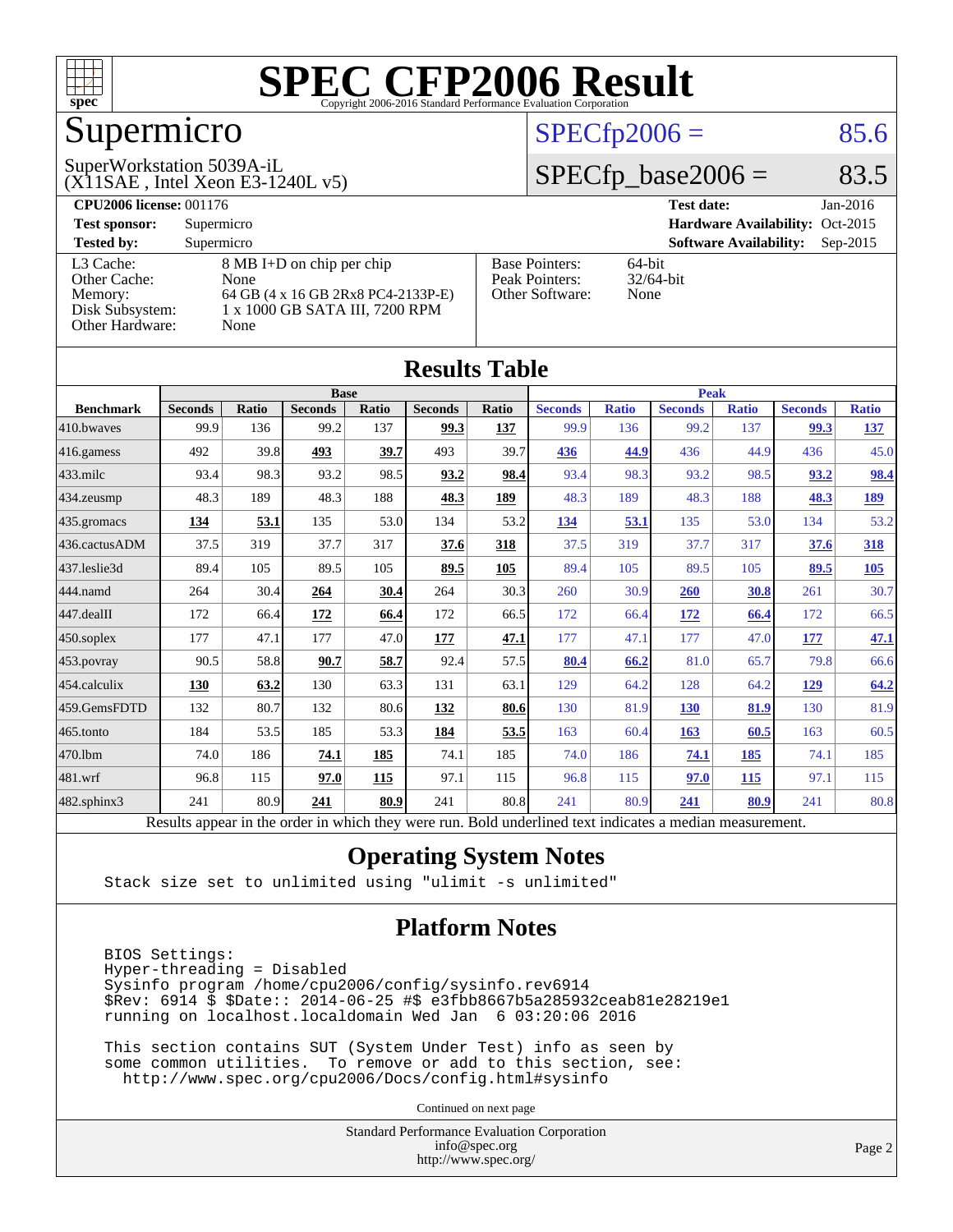

#### Supermicro

 $SPECTp2006 = 85.6$ 

(X11SAE , Intel Xeon E3-1240L v5) SuperWorkstation 5039A-iL

 $SPECTp\_base2006 = 83.5$ 

Page 3

**[CPU2006 license:](http://www.spec.org/auto/cpu2006/Docs/result-fields.html#CPU2006license)** 001176 **[Test date:](http://www.spec.org/auto/cpu2006/Docs/result-fields.html#Testdate)** Jan-2016

**[Tested by:](http://www.spec.org/auto/cpu2006/Docs/result-fields.html#Testedby)** Supermicro **Supermicro [Software Availability:](http://www.spec.org/auto/cpu2006/Docs/result-fields.html#SoftwareAvailability)** Sep-2015

**[Test sponsor:](http://www.spec.org/auto/cpu2006/Docs/result-fields.html#Testsponsor)** Supermicro Supermicro **[Hardware Availability:](http://www.spec.org/auto/cpu2006/Docs/result-fields.html#HardwareAvailability)** Oct-2015

#### **[Platform Notes \(Continued\)](http://www.spec.org/auto/cpu2006/Docs/result-fields.html#PlatformNotes)**

Standard Performance Evaluation Corporation From /proc/cpuinfo model name : Intel(R) Xeon(R) CPU E3-1240L v5 @ 2.10GHz 1 "physical id"s (chips) 4 "processors" cores, siblings (Caution: counting these is hw and system dependent. The following excerpts from /proc/cpuinfo might not be reliable. Use with caution.) cpu cores : 4 siblings : 4 physical 0: cores 0 1 2 3 cache size : 8192 KB From /proc/meminfo<br>MemTotal: 65622656 kB HugePages\_Total: 0<br>Hugepagesize: 2048 kB Hugepagesize: From /etc/\*release\* /etc/\*version\* os-release: NAME="Red Hat Enterprise Linux Server" VERSION="7.1 (Maipo)" ID="rhel" ID\_LIKE="fedora" VERSION\_ID="7.1" PRETTY NAME="Red Hat Enterprise Linux Server 7.1 (Maipo)" ANSI\_COLOR="0;31" CPE\_NAME="cpe:/o:redhat:enterprise\_linux:7.1:GA:server" redhat-release: Red Hat Enterprise Linux Server release 7.1 (Maipo) system-release: Red Hat Enterprise Linux Server release 7.1 (Maipo) system-release-cpe: cpe:/o:redhat:enterprise\_linux:7.1:ga:server uname -a: Linux localhost.localdomain 3.10.0-229.el7.x86\_64 #1 SMP Thu Jan 29 18:37:38 EST 2015 x86\_64 x86\_64 x86\_64 GNU/Linux run-level 3 Jan 5 22:12 SPEC is set to: /home/cpu2006<br>Filesystem Type Filesystem Type Size Used Avail Use% Mounted on /dev/mapper/rhel-home xfs 850G 5.1G 845G 1% /home Additional information from dmidecode: Warning: Use caution when you interpret this section. The 'dmidecode' program reads system data which is "intended to allow hardware to be accurately determined", but the intent may not be met, as there are frequent changes to hardware, firmware, and the "DMTF SMBIOS" standard. BIOS American Megatrends Inc. 1.0a 12/01/2015 Memory: 4x Samsung M391A2K43BB1-CPB 16 GB 2 rank 2133 MHz (End of data from sysinfo program)

> [info@spec.org](mailto:info@spec.org) <http://www.spec.org/>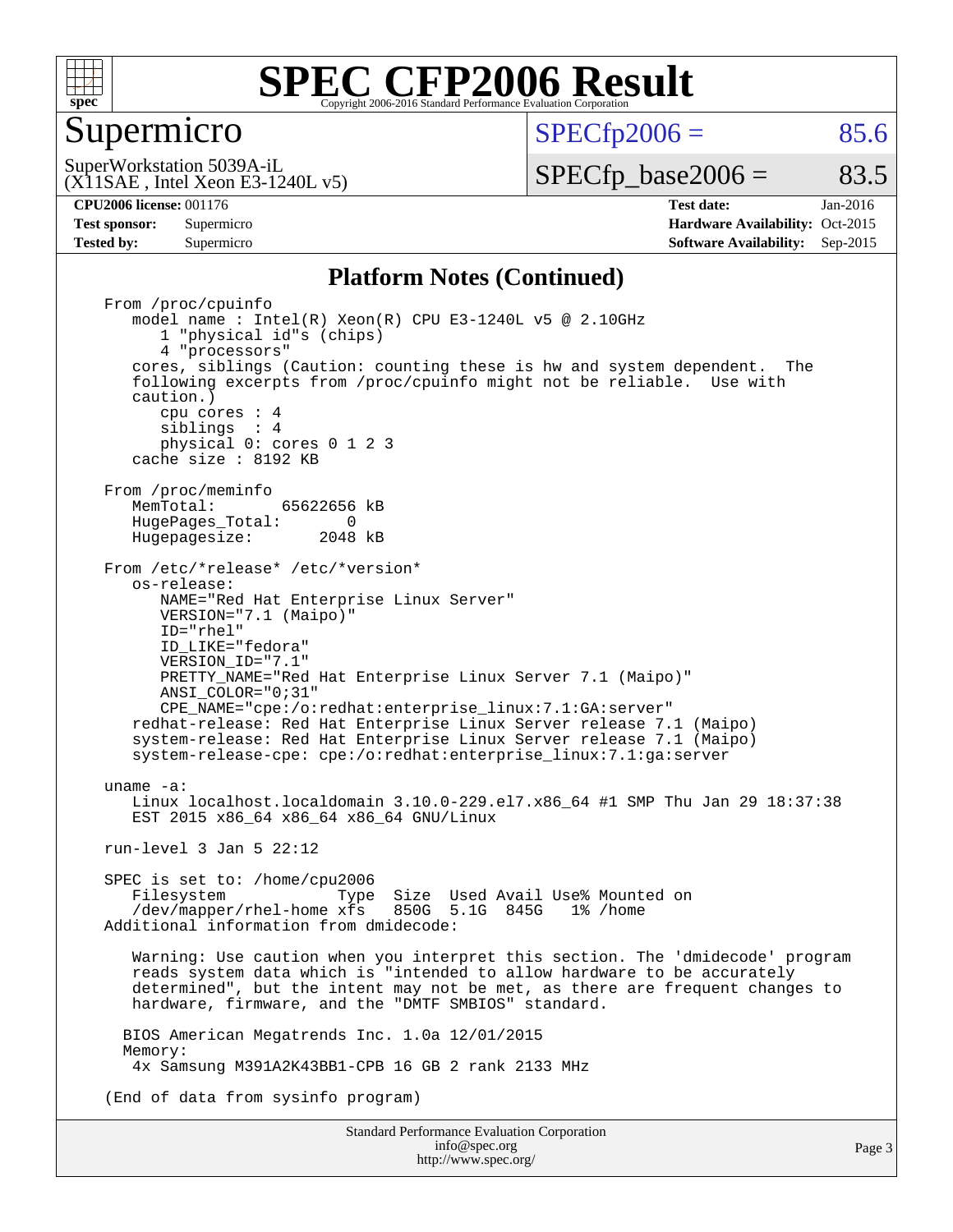

## Supermicro

 $SPECTp2006 = 85.6$ 

(X11SAE , Intel Xeon E3-1240L v5) SuperWorkstation 5039A-iL

 $SPECTp\_base2006 = 83.5$ 

#### **[CPU2006 license:](http://www.spec.org/auto/cpu2006/Docs/result-fields.html#CPU2006license)** 001176 **[Test date:](http://www.spec.org/auto/cpu2006/Docs/result-fields.html#Testdate)** Jan-2016

**[Tested by:](http://www.spec.org/auto/cpu2006/Docs/result-fields.html#Testedby)** Supermicro **Supermicro [Software Availability:](http://www.spec.org/auto/cpu2006/Docs/result-fields.html#SoftwareAvailability)** Sep-2015

**[Test sponsor:](http://www.spec.org/auto/cpu2006/Docs/result-fields.html#Testsponsor)** Supermicro Supermicro **[Hardware Availability:](http://www.spec.org/auto/cpu2006/Docs/result-fields.html#HardwareAvailability)** Oct-2015

#### **[General Notes](http://www.spec.org/auto/cpu2006/Docs/result-fields.html#GeneralNotes)**

Environment variables set by runspec before the start of the run: KMP\_AFFINITY = "granularity=fine,compact,1,0" LD\_LIBRARY\_PATH = "/home/cpu2006/libs/32:/home/cpu2006/libs/64:/home/cpu2006/sh" OMP\_NUM\_THREADS = "4"

 Binaries compiled on a system with 1x Intel Core i5-4670K CPU + 32GB memory using RedHat EL 7.1 Transparent Huge Pages enabled with: echo always > /sys/kernel/mm/transparent\_hugepage/enabled

#### **[Base Compiler Invocation](http://www.spec.org/auto/cpu2006/Docs/result-fields.html#BaseCompilerInvocation)**

[C benchmarks](http://www.spec.org/auto/cpu2006/Docs/result-fields.html#Cbenchmarks):  $-m64$ 

[C++ benchmarks:](http://www.spec.org/auto/cpu2006/Docs/result-fields.html#CXXbenchmarks) [icpc -m64](http://www.spec.org/cpu2006/results/res2016q1/cpu2006-20160111-38662.flags.html#user_CXXbase_intel_icpc_64bit_bedb90c1146cab66620883ef4f41a67e)

[Fortran benchmarks](http://www.spec.org/auto/cpu2006/Docs/result-fields.html#Fortranbenchmarks): [ifort -m64](http://www.spec.org/cpu2006/results/res2016q1/cpu2006-20160111-38662.flags.html#user_FCbase_intel_ifort_64bit_ee9d0fb25645d0210d97eb0527dcc06e)

[Benchmarks using both Fortran and C](http://www.spec.org/auto/cpu2006/Docs/result-fields.html#BenchmarksusingbothFortranandC): [icc -m64](http://www.spec.org/cpu2006/results/res2016q1/cpu2006-20160111-38662.flags.html#user_CC_FCbase_intel_icc_64bit_0b7121f5ab7cfabee23d88897260401c) [ifort -m64](http://www.spec.org/cpu2006/results/res2016q1/cpu2006-20160111-38662.flags.html#user_CC_FCbase_intel_ifort_64bit_ee9d0fb25645d0210d97eb0527dcc06e)

#### **[Base Portability Flags](http://www.spec.org/auto/cpu2006/Docs/result-fields.html#BasePortabilityFlags)**

| 410.bwaves: -DSPEC CPU LP64                |                                                                |
|--------------------------------------------|----------------------------------------------------------------|
| 416.gamess: -DSPEC_CPU_LP64                |                                                                |
| 433.milc: -DSPEC CPU LP64                  |                                                                |
| 434.zeusmp: -DSPEC_CPU_LP64                |                                                                |
| 435.gromacs: -DSPEC_CPU_LP64 -nofor_main   |                                                                |
| 436.cactusADM: -DSPEC CPU LP64 -nofor main |                                                                |
| 437.leslie3d: -DSPEC CPU LP64              |                                                                |
| 444.namd: -DSPEC CPU LP64                  |                                                                |
| 447.dealII: -DSPEC CPU LP64                |                                                                |
| 450.soplex: -DSPEC_CPU_LP64                |                                                                |
| 453.povray: -DSPEC_CPU_LP64                |                                                                |
| 454.calculix: -DSPEC CPU LP64 -nofor main  |                                                                |
| 459. GemsFDTD: - DSPEC CPU LP64            |                                                                |
| 465.tonto: - DSPEC CPU LP64                |                                                                |
| 470.1bm: - DSPEC CPU LP64                  |                                                                |
|                                            | 481.wrf: -DSPEC CPU_LP64 -DSPEC_CPU_CASE_FLAG -DSPEC_CPU_LINUX |
| 482.sphinx3: -DSPEC_CPU_LP64               |                                                                |
|                                            |                                                                |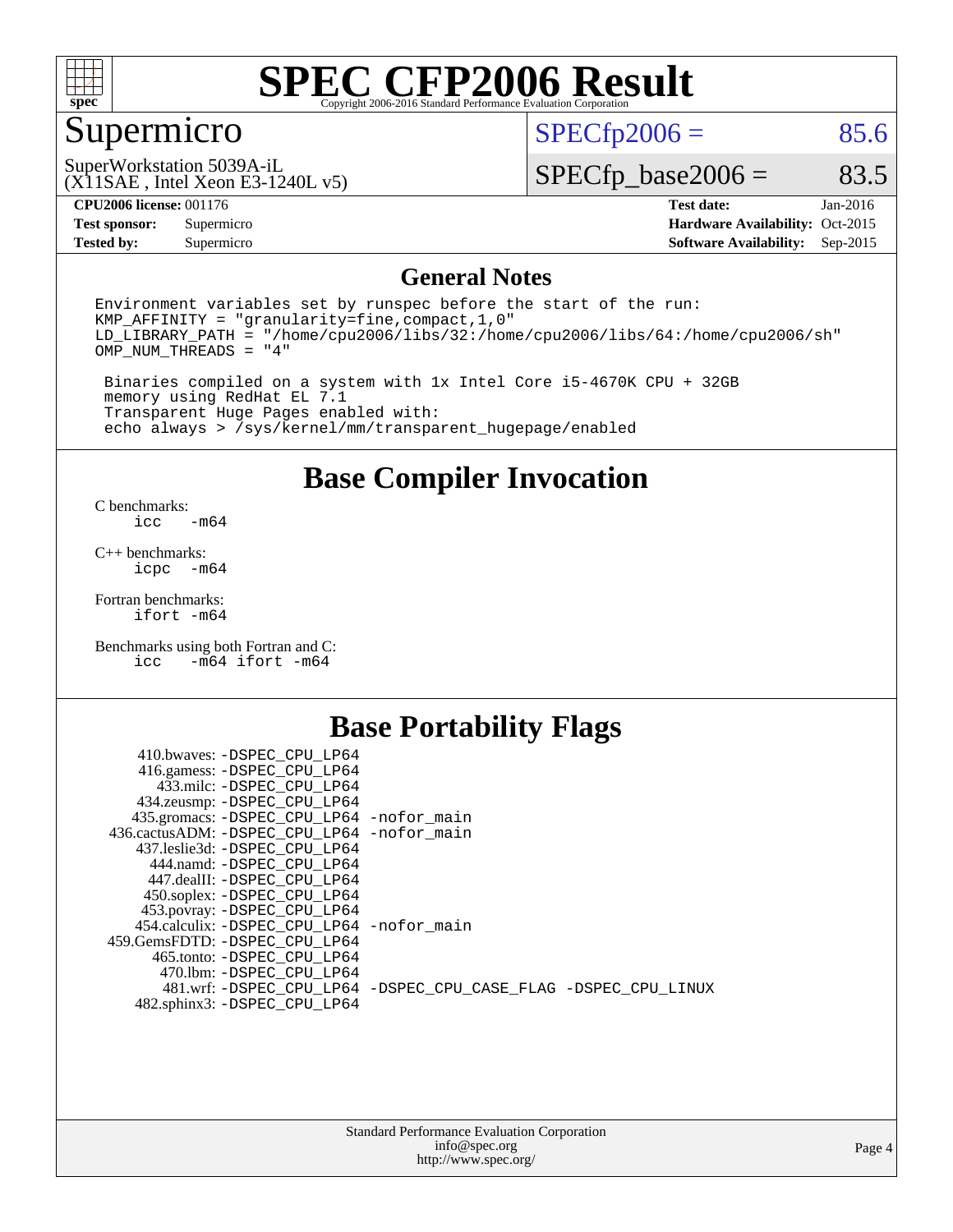

#### Supermicro

 $SPECTp2006 = 85.6$ 

(X11SAE , Intel Xeon E3-1240L v5) SuperWorkstation 5039A-iL

#### **[CPU2006 license:](http://www.spec.org/auto/cpu2006/Docs/result-fields.html#CPU2006license)** 001176 **[Test date:](http://www.spec.org/auto/cpu2006/Docs/result-fields.html#Testdate)** Jan-2016

 $SPECTp\_base2006 = 83.5$ 

**[Test sponsor:](http://www.spec.org/auto/cpu2006/Docs/result-fields.html#Testsponsor)** Supermicro Supermicro **[Hardware Availability:](http://www.spec.org/auto/cpu2006/Docs/result-fields.html#HardwareAvailability)** Oct-2015 **[Tested by:](http://www.spec.org/auto/cpu2006/Docs/result-fields.html#Testedby)** Supermicro **Supermicro [Software Availability:](http://www.spec.org/auto/cpu2006/Docs/result-fields.html#SoftwareAvailability)** Sep-2015

### **[Base Optimization Flags](http://www.spec.org/auto/cpu2006/Docs/result-fields.html#BaseOptimizationFlags)**

[C benchmarks](http://www.spec.org/auto/cpu2006/Docs/result-fields.html#Cbenchmarks): [-xCORE-AVX2](http://www.spec.org/cpu2006/results/res2016q1/cpu2006-20160111-38662.flags.html#user_CCbase_f-xAVX2_5f5fc0cbe2c9f62c816d3e45806c70d7) [-ipo](http://www.spec.org/cpu2006/results/res2016q1/cpu2006-20160111-38662.flags.html#user_CCbase_f-ipo) [-O3](http://www.spec.org/cpu2006/results/res2016q1/cpu2006-20160111-38662.flags.html#user_CCbase_f-O3) [-no-prec-div](http://www.spec.org/cpu2006/results/res2016q1/cpu2006-20160111-38662.flags.html#user_CCbase_f-no-prec-div) [-parallel](http://www.spec.org/cpu2006/results/res2016q1/cpu2006-20160111-38662.flags.html#user_CCbase_f-parallel) [-opt-prefetch](http://www.spec.org/cpu2006/results/res2016q1/cpu2006-20160111-38662.flags.html#user_CCbase_f-opt-prefetch) [-ansi-alias](http://www.spec.org/cpu2006/results/res2016q1/cpu2006-20160111-38662.flags.html#user_CCbase_f-ansi-alias)

[C++ benchmarks:](http://www.spec.org/auto/cpu2006/Docs/result-fields.html#CXXbenchmarks) [-xCORE-AVX2](http://www.spec.org/cpu2006/results/res2016q1/cpu2006-20160111-38662.flags.html#user_CXXbase_f-xAVX2_5f5fc0cbe2c9f62c816d3e45806c70d7) [-ipo](http://www.spec.org/cpu2006/results/res2016q1/cpu2006-20160111-38662.flags.html#user_CXXbase_f-ipo) [-O3](http://www.spec.org/cpu2006/results/res2016q1/cpu2006-20160111-38662.flags.html#user_CXXbase_f-O3) [-no-prec-div](http://www.spec.org/cpu2006/results/res2016q1/cpu2006-20160111-38662.flags.html#user_CXXbase_f-no-prec-div) [-opt-prefetch](http://www.spec.org/cpu2006/results/res2016q1/cpu2006-20160111-38662.flags.html#user_CXXbase_f-opt-prefetch) [-ansi-alias](http://www.spec.org/cpu2006/results/res2016q1/cpu2006-20160111-38662.flags.html#user_CXXbase_f-ansi-alias)

[Fortran benchmarks](http://www.spec.org/auto/cpu2006/Docs/result-fields.html#Fortranbenchmarks): [-xCORE-AVX2](http://www.spec.org/cpu2006/results/res2016q1/cpu2006-20160111-38662.flags.html#user_FCbase_f-xAVX2_5f5fc0cbe2c9f62c816d3e45806c70d7) [-ipo](http://www.spec.org/cpu2006/results/res2016q1/cpu2006-20160111-38662.flags.html#user_FCbase_f-ipo) [-O3](http://www.spec.org/cpu2006/results/res2016q1/cpu2006-20160111-38662.flags.html#user_FCbase_f-O3) [-no-prec-div](http://www.spec.org/cpu2006/results/res2016q1/cpu2006-20160111-38662.flags.html#user_FCbase_f-no-prec-div) [-parallel](http://www.spec.org/cpu2006/results/res2016q1/cpu2006-20160111-38662.flags.html#user_FCbase_f-parallel) [-opt-prefetch](http://www.spec.org/cpu2006/results/res2016q1/cpu2006-20160111-38662.flags.html#user_FCbase_f-opt-prefetch)

#### [Benchmarks using both Fortran and C](http://www.spec.org/auto/cpu2006/Docs/result-fields.html#BenchmarksusingbothFortranandC): [-xCORE-AVX2](http://www.spec.org/cpu2006/results/res2016q1/cpu2006-20160111-38662.flags.html#user_CC_FCbase_f-xAVX2_5f5fc0cbe2c9f62c816d3e45806c70d7) [-ipo](http://www.spec.org/cpu2006/results/res2016q1/cpu2006-20160111-38662.flags.html#user_CC_FCbase_f-ipo) [-O3](http://www.spec.org/cpu2006/results/res2016q1/cpu2006-20160111-38662.flags.html#user_CC_FCbase_f-O3) [-no-prec-div](http://www.spec.org/cpu2006/results/res2016q1/cpu2006-20160111-38662.flags.html#user_CC_FCbase_f-no-prec-div) [-parallel](http://www.spec.org/cpu2006/results/res2016q1/cpu2006-20160111-38662.flags.html#user_CC_FCbase_f-parallel) [-opt-prefetch](http://www.spec.org/cpu2006/results/res2016q1/cpu2006-20160111-38662.flags.html#user_CC_FCbase_f-opt-prefetch)

[-ansi-alias](http://www.spec.org/cpu2006/results/res2016q1/cpu2006-20160111-38662.flags.html#user_CC_FCbase_f-ansi-alias)

**[Peak Compiler Invocation](http://www.spec.org/auto/cpu2006/Docs/result-fields.html#PeakCompilerInvocation)**

[C benchmarks](http://www.spec.org/auto/cpu2006/Docs/result-fields.html#Cbenchmarks):  $\text{icc}$   $-\text{m64}$ 

[C++ benchmarks:](http://www.spec.org/auto/cpu2006/Docs/result-fields.html#CXXbenchmarks) [icpc -m64](http://www.spec.org/cpu2006/results/res2016q1/cpu2006-20160111-38662.flags.html#user_CXXpeak_intel_icpc_64bit_bedb90c1146cab66620883ef4f41a67e)

[Fortran benchmarks](http://www.spec.org/auto/cpu2006/Docs/result-fields.html#Fortranbenchmarks): [ifort -m64](http://www.spec.org/cpu2006/results/res2016q1/cpu2006-20160111-38662.flags.html#user_FCpeak_intel_ifort_64bit_ee9d0fb25645d0210d97eb0527dcc06e)

[Benchmarks using both Fortran and C](http://www.spec.org/auto/cpu2006/Docs/result-fields.html#BenchmarksusingbothFortranandC): [icc -m64](http://www.spec.org/cpu2006/results/res2016q1/cpu2006-20160111-38662.flags.html#user_CC_FCpeak_intel_icc_64bit_0b7121f5ab7cfabee23d88897260401c) [ifort -m64](http://www.spec.org/cpu2006/results/res2016q1/cpu2006-20160111-38662.flags.html#user_CC_FCpeak_intel_ifort_64bit_ee9d0fb25645d0210d97eb0527dcc06e)

### **[Peak Portability Flags](http://www.spec.org/auto/cpu2006/Docs/result-fields.html#PeakPortabilityFlags)**

Same as Base Portability Flags

## **[Peak Optimization Flags](http://www.spec.org/auto/cpu2006/Docs/result-fields.html#PeakOptimizationFlags)**

[C benchmarks](http://www.spec.org/auto/cpu2006/Docs/result-fields.html#Cbenchmarks):

433.milc: basepeak = yes

 $470.$ lbm: basepeak = yes

482.sphinx3: basepeak = yes

[C++ benchmarks:](http://www.spec.org/auto/cpu2006/Docs/result-fields.html#CXXbenchmarks)

Continued on next page

Standard Performance Evaluation Corporation [info@spec.org](mailto:info@spec.org) <http://www.spec.org/>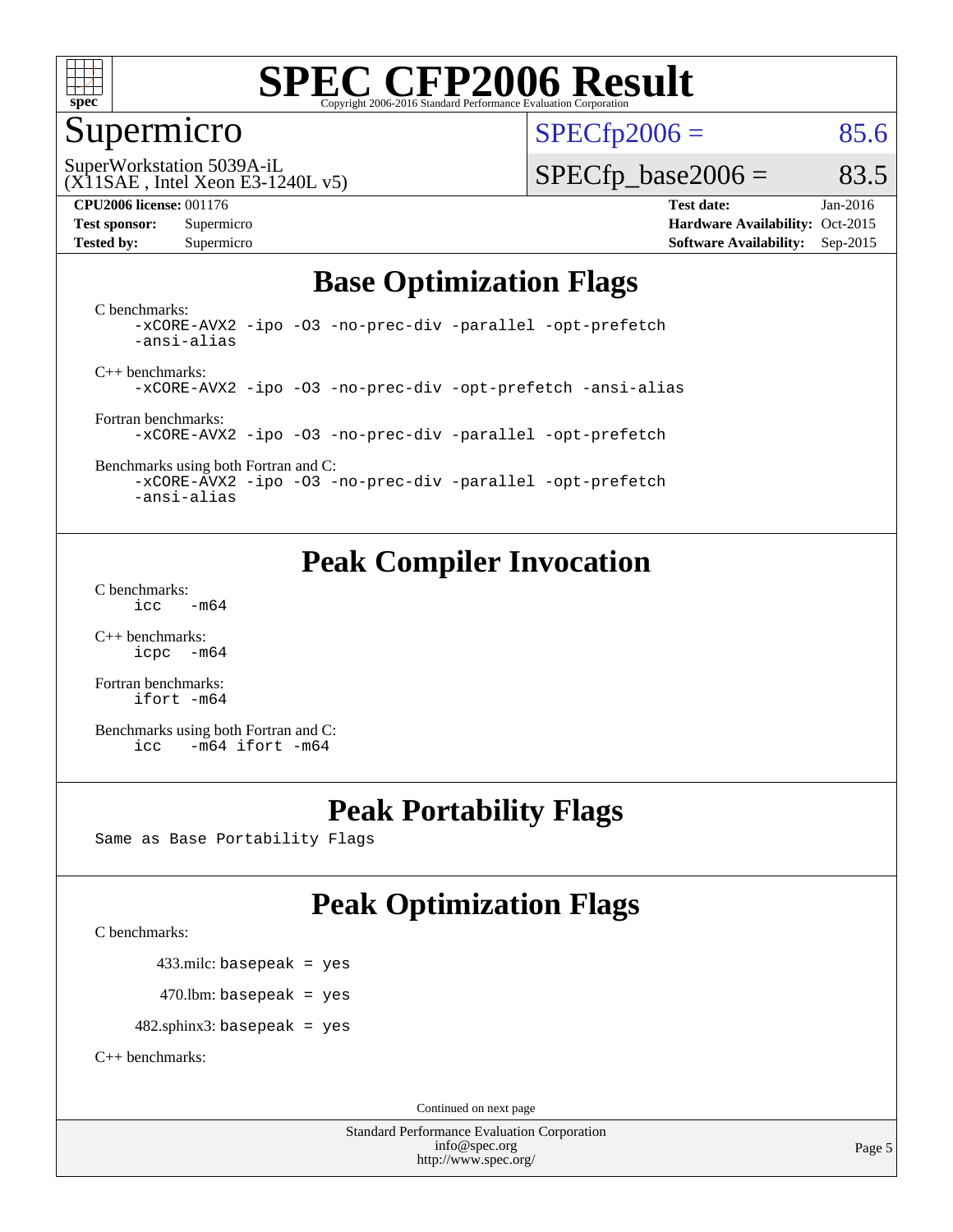

### Supermicro

 $SPECTp2006 = 85.6$ 

(X11SAE , Intel Xeon E3-1240L v5) SuperWorkstation 5039A-iL

 $SPECTp\_base2006 = 83.5$ 

**[CPU2006 license:](http://www.spec.org/auto/cpu2006/Docs/result-fields.html#CPU2006license)** 001176 **[Test date:](http://www.spec.org/auto/cpu2006/Docs/result-fields.html#Testdate)** Jan-2016 **[Test sponsor:](http://www.spec.org/auto/cpu2006/Docs/result-fields.html#Testsponsor)** Supermicro Supermicro **[Hardware Availability:](http://www.spec.org/auto/cpu2006/Docs/result-fields.html#HardwareAvailability)** Oct-2015 **[Tested by:](http://www.spec.org/auto/cpu2006/Docs/result-fields.html#Testedby)** Supermicro **Supermicro [Software Availability:](http://www.spec.org/auto/cpu2006/Docs/result-fields.html#SoftwareAvailability)** Sep-2015

## **[Peak Optimization Flags \(Continued\)](http://www.spec.org/auto/cpu2006/Docs/result-fields.html#PeakOptimizationFlags)**

```
 444.namd: -xCORE-AVX2(pass 2) -prof-gen:threadsafe(pass 1)
               -ipo(pass 2) -03(pass 2) -no-prec-div(pass 2)
               -par-num-threads=1(pass 1) -prof-use(pass 2) -fno-alias
               -auto-ilp32
      447.dealII: basepeak = yes
      450.soplex: basepeak = yes
      453.povray: -xCORE-AVX2(pass 2) -prof-gen:threadsafe(pass 1)
               -no-prec-div(pass 2)-par-num-threads=1(pass 1) -prof-use(pass 2) -unroll4
               -ansi-alias
Fortran benchmarks: 
     410.bwaves: basepeak = yes 416.gamess: -xCORE-AVX2(pass 2) -prof-gen:threadsafe(pass 1)
               -ipo(pass 2) -03(pass 2) -no-prec-div(pass 2)-par-num-threads=1(pass 1) -prof-use(pass 2) -unroll2
               -inline-level=0 -scalar-rep-
      434.zeusmp: basepeak = yes
     437.leslie3d: basepeak = yes
  459.GemsFDTD: -xCORE-AVX2(pass 2) -prof-gen:threadsafe(pass 1)
               -i\text{po}(pass 2) -\tilde{O}3(pass 2)-no-prec-div(pass 2)
               -par-num-threads=1(pass 1) -prof-use(pass 2) -unroll2
               -inline-level=0 -opt-prefetch -parallel
        465.tonto: -xCORE-AVX2(pass 2) -prof-gen:threadsafe(pass 1)
               -no-prec-div(pass 2)-par-num-threads=1(pass 1) -prof-use(pass 2) -inline-calloc
               -opt-malloc-options=3 -auto -unroll4
Benchmarks using both Fortran and C: 
     435.gromacs: basepeak = yes
 436.cactusADM:basepeak = yes 454.calculix: -xCORE-AVX2 -ipo -O3 -no-prec-div -auto-ilp32 -ansi-alias
        481 \text{.m}: basepeak = yes
```